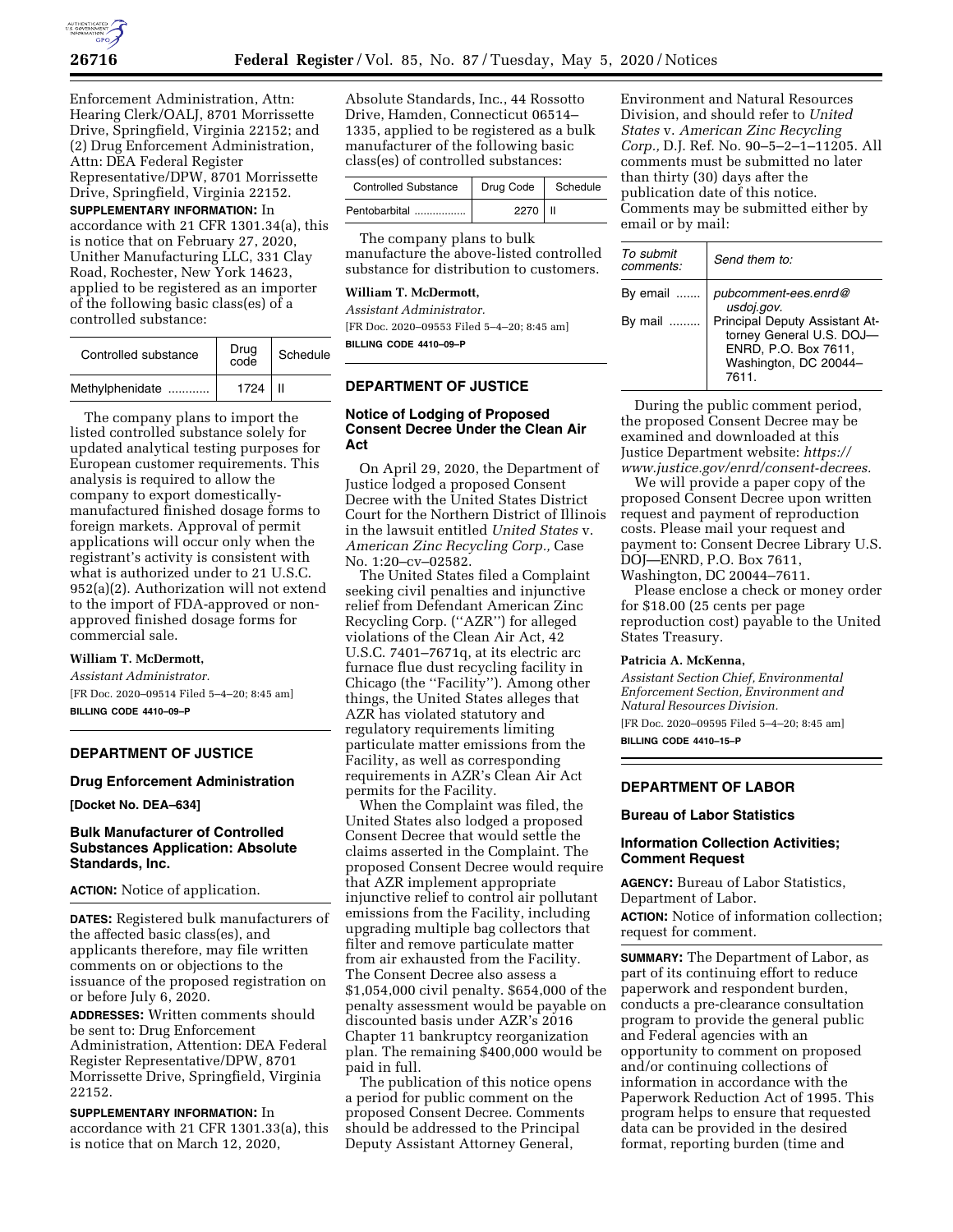financial resources) is minimized, collection instruments are clearly understood, and the impact of collection requirements on respondents can be properly assessed. The Bureau of Labor Statistics (BLS) is soliciting comments concerning the proposed reinstatement of the ''Well-being Supplement to the American Time Use Survey.'' A copy of the proposed information collection request can be obtained by contacting the individual listed below in the **ADDRESSES** section of this notice.

**DATES:** Written comments must be submitted to the office listed in the **ADDRESSES** section of this notice on or before July 6, 2020.

**ADDRESSES:** Send comments to Erin Good, BLS Clearance Officer, Division of Management Systems, Bureau of Labor Statistics, Room 4080, 2 Massachusetts Avenue NE, Washington, DC 20212.

**FOR FURTHER INFORMATION CONTACT:** Erin Good, BLS Clearance Officer, at 202– 691–7763 (this is not a toll free number). (See **ADDRESSES** section.)

# **SUPPLEMENTARY INFORMATION:**

## **I. Background**

The American Time Use Survey (ATUS) is the Nation's first federally administered, continuous survey on time use in the United States. It measures, for example, time spent with children, working, sleeping, or doing leisure activities. In the United States, several existing Federal surveys collect income and wage data for individuals and families, and analysts often use such measures of material prosperity as proxies for quality of life. Time-use data substantially augment these quality-oflife measures. The data also can be used in conjunction with wage data to evaluate the contribution of non-market work to national economies. This enables comparisons of production between nations that have different mixes of market and non-market activities.

The ATUS is used to develop nationally representative estimates of how people spend their time. This is done by collecting a time diary about the activities survey respondents did over a 24-hour period ''yesterday,'' from 4 a.m. on the day before the interview until 4 a.m. on the day of the interview. In the one-time interview, respondents also report who was with them during the activities, where they were, how long each activity lasted, and if they were paid. All of this information has numerous practical applications for sociologists, economists, educators, government policymakers,

businesspersons, health researchers, and others.

The Well-being Module, a supplement to the ATUS, provides an additional dimension to data on time use by providing information about how Americans experience their time. Specifically, the Module collects information about how happy, tired, sad, and stressed individuals were yesterday, and the degree to which they felt pain, for three activities randomly selected from the time diary. The Wellbeing Module also collects data on whether people were interacting with anyone while doing the selected activities and how meaningful the activities were to them. Some general health questions, a question about overall life satisfaction, and a question about respondents' overall affective experience yesterday also are asked.

Information collected in the Wellbeing Module will be published as a public data set to facilitate research on numerous topics, such as: How people experience time spent in different activities, times of social interaction, and pain; the relationship between health and time use; and the relationship between evaluative and experienced well-being. The Well-being Module supports the mission of the Bureau of Labor Statistics to provide relevant information on economic and social issues by providing a richer understanding of Americans' use of time and workers' affective experiences. For example, the data facilitate research on how workers experience pain on and off the job and whether this experience varies by occupation.

#### **II. Current Action**

Office of Management and Budget clearance is being sought to reinstate the collection of the ATUS Well-being Module, a supplement to the ATUS. The proposed reinstatement of the Wellbeing Module will collect information about how people experience their time, specifically how happy, tired, sad, stressed, and in pain they felt yesterday. Respondents will be asked these questions about three randomly selected activities from the activities reported in the ATUS time diary. The time diary refers to the core part of the ATUS, in which respondents report the activities they did from 4 a.m. on the day before the interview to 4 a.m. on the day of the interview. A few activities, such as sleeping and private activities, will never be selected. The module also will collect data on whether people were interacting with anyone while doing the selected activities and how meaningful the activities were to them. Some general health questions, a question

about overall life satisfaction, and a question about respondents' overall emotional experience yesterday also will be asked.

The data from the proposed Wellbeing Module will support the BLS mission of providing relevant information on economic and social issues. The data will provide a richer description of work; specifically, it will measure how workers feel (tired, stressed, in pain) during work episodes compared to non-work episodes, and how often workers interact on the job. It can also measure whether the amount of pain workers experience varies by occupation and disability status.

The collection of Well-being data in late 2020 and 2021 is of particular interest in light of current world events. On March 11, 2020, the World Health Organization declared the COVID–19 outbreak a pandemic. Researchers are interested in measuring the impact of the COVID–19 pandemic on workers' well-being.

The proposed Well-being Module is identical to a module that was collected in 2012 and 2013. The proposed 2021 Well-being Module will be included in the ATUS from October 2020 through December 2021.

### **III. Desired Focus of Comments**

The Bureau of Labor Statistics is particularly interested in comments that:

• Evaluate whether the proposed collection of information is necessary for the proper performance of the functions of the agency, including whether the information will have practical utility.

• Evaluate the accuracy of the agency's estimate of the burden of the proposed collection of information, including the validity of the methodology and assumptions used.

• Enhance the quality, utility, and clarity of the information to be collected.

• Minimize the burden of the collection of information on those who are to respond, including through the use of appropriate automated, electronic, mechanical, or other technological collection techniques or other forms of information technology, *e.g.,* permitting electronic submissions of responses.

*Title of Collection:* Well-being Supplement to the American Time Use Survey.

*OMB Number:* 1220–0185. *Type of Review:* Reinstatement without change of a previously approved collection.

*Agency:* Bureau of Labor Statistics.